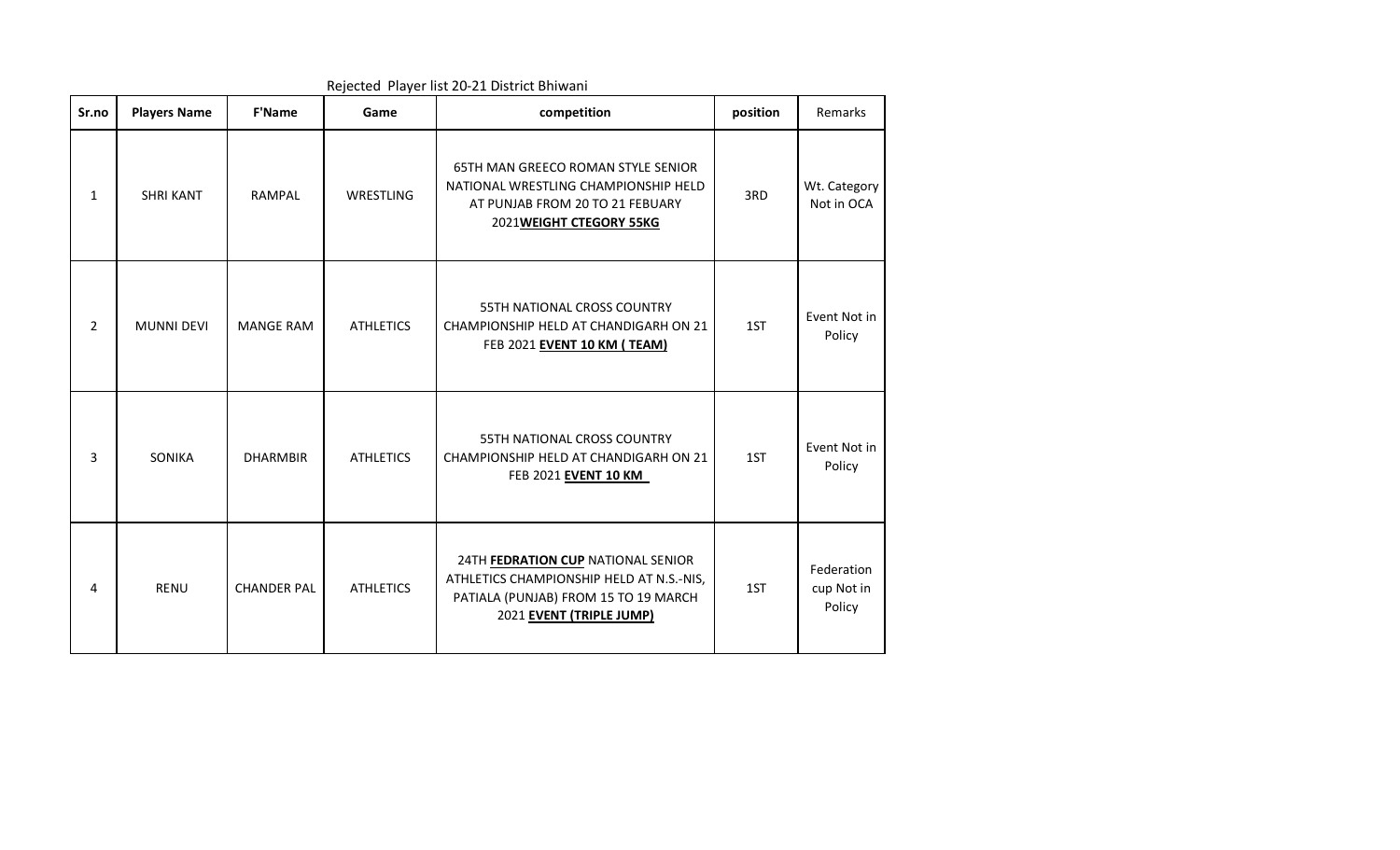| 5              | PARSHAT SINGH<br><b>KANHIYA</b> | <b>RAKESH</b><br><b>KUMAR</b> | <b>ATHLETICS</b> | 24TH FEDRATION CUP NATIONAL SENIOR<br>ATHLETICS CHAMPIONSHIP HELD AT N.S.-NIS,<br>PATIALA (PUNJAB) FROM 15 TO 19 MARCH<br>2021 POLE VAULT                                                  | 1ST | Federation<br>cup Not in<br>Policy |
|----------------|---------------------------------|-------------------------------|------------------|--------------------------------------------------------------------------------------------------------------------------------------------------------------------------------------------|-----|------------------------------------|
| 6              | <b>GOURAV</b>                   | <b>AJIT SINGH</b>             | PENCAK SILAT     | NATIONAL PENCAK SILAT PREE TEEN<br>CHAMPIONSHIP 2020-21 HELD AT INDOOR<br>SPORTS COMPLEX POLO GROUND SRI NAGAR<br>KASHMIR (J&K) FROM 26 TO 31 MARCH 2021<br><b>EVENT TANDING S-28-30KG</b> | 2ND | Pre Teen age<br>Not in Policy      |
| $\overline{7}$ | <b>KHUSHAL</b>                  | <b>ANIL KUMAR</b>             | PENCAK SILAT     | NATIONAL PENCAK SILAT PREE<br>TEENCHAMPIONSHIP 2020-21 HELD AT INDOOR<br>SPORTS COMPLEX POLO GROUND SRI NAGAR<br>KASHMIR (J&K) FROM 26 TO 31 MARCH 2021<br><b>EVENT TANDING S-38-40KG</b>  | 1ST | Pre Teen age<br>Not in Policy      |
| 8              | <b>RISABH</b>                   | <b>SATINDER</b>               | PENCAK SILAT     | NATIONAL PENCAK SILAT PREE TEEN<br>CHAMPIONSHIP 2020-21 HELD AT INDOOR<br>SPORTS COMPLEX POLO GROUND SRI NAGAR<br>KASHMIR (J&K) FROM 26 TO 31 MARCH 2021<br><b>EVENT TANDING S-30-32KG</b> | 3RD | Pre Teen age<br>Not in Policy      |
| 9              | <b>NIRAJ</b>                    | <b>MANIRAM</b>                | WRESTLING        | <b>JUNIOR NATIONAL BOYS FREE STYLE</b><br>WRESTLING CHAMPIONSHIP HELD AT UTTAR<br>PARDESH FROM 02 TO 04 APRAIL 2021 WEIGHT<br><b>CATEGORY 92KG</b>                                         | 3RD | <b>Apply Next</b><br>Year          |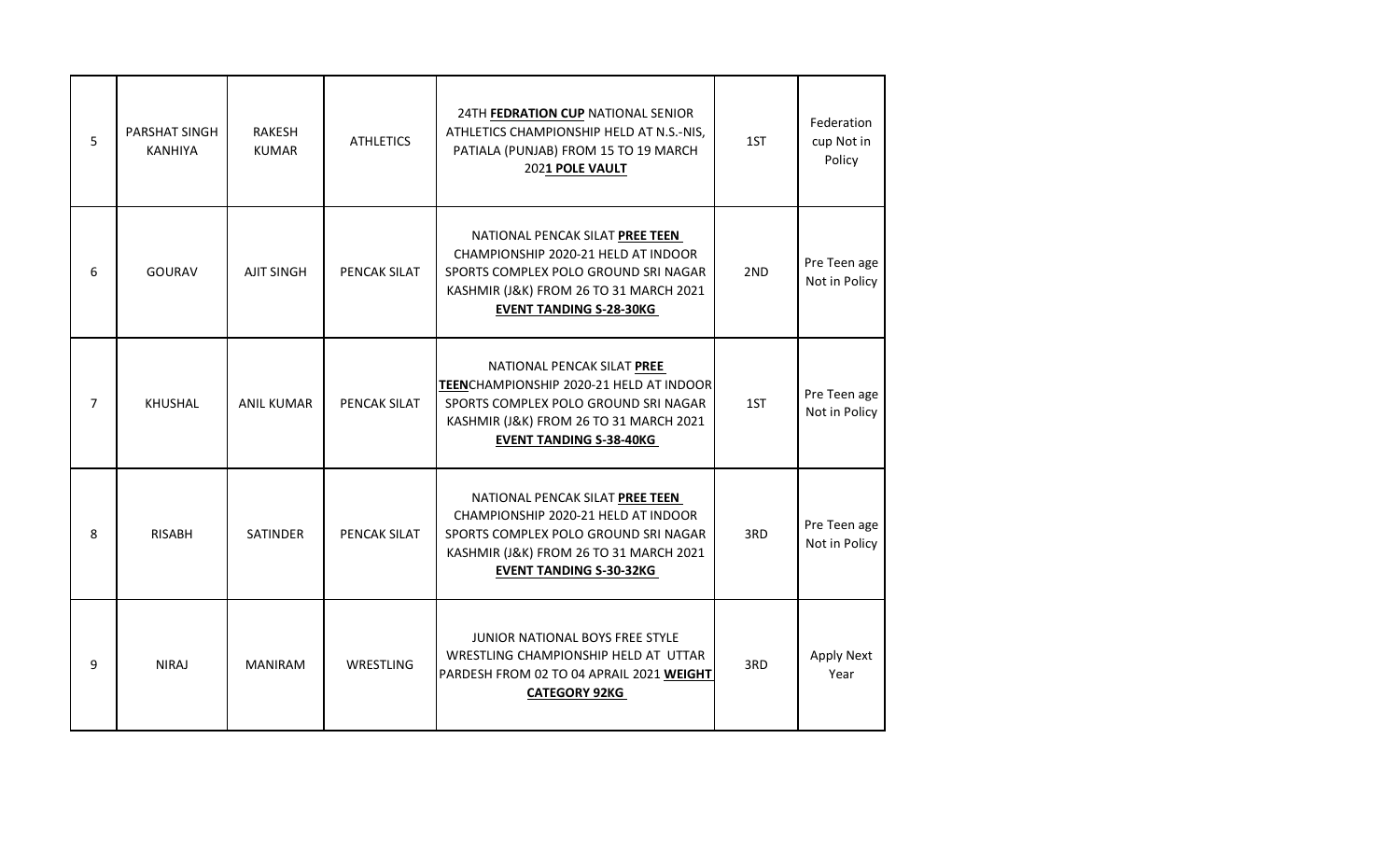| 10 | SAVITA        | <b>ROSHANLAL</b>               | <b>WUSHU</b>   | 29TH SENIOR NATIONAL WUSHU<br>MEN/WOMEN CHAMPIONSHIP HELD AT<br>CHANDIGARH UNIVERSITY, MOHALI PUNJAB<br>FROM 25 FEB. TO 2 MARCH 2021 WEIGHT CAT<br>65 Kg event sanshou       | 3r  | Wt. Not in<br><b>OCA</b>  |
|----|---------------|--------------------------------|----------------|------------------------------------------------------------------------------------------------------------------------------------------------------------------------------|-----|---------------------------|
| 11 | <b>SAVITA</b> | <b>FATEH SINGH</b>             | <b>WUSHU</b>   | <b>29TH SENIOR NATIONAL WUSHU</b><br>MEN/WOMEN CHAMPIONSHIP HELD AT<br>CHANDIGARH UNIVERSITY, MOHALI PUNJAB<br>FROM 25 FEB. TO 2 MARCH 2021 WEIGHT<br>CAT48 Kg event sanshou | 2ND | Wt. Not in<br><b>OCA</b>  |
| 12 | <b>ANITA</b>  | <b>DALIP SINGH</b>             | Wrestling      | 63RD MEN FREE STYLE GRECO ROMAN STYALE<br>7 21TH WOMEN SENIOR NATIONAL CHAMP.<br>FROM 29 NOV TO 2 DEC 2018 HELD AT UP<br><b>EVENT WEIGHT CAT . 65 KG</b>                     | 1ST | Wt. Not in<br><b>OCA</b>  |
| 13 | <b>MONU</b>   | RAMANAND                       | <b>KABADDI</b> | 47TH JUNIOR NATONAL KABADDI<br>CHAMPIONSHIP BOYS HELD AT SP OFFICE<br>GROUND SURYAPET (TELENGANA) FROM 22 TO<br>25 MARCH 2021                                                | 3RD | Certificate<br>Not Attach |
| 14 | MOHIT GOYAT   | <b>RANDHIR</b><br><b>SINGH</b> | <b>KABADDI</b> | 47TH JUNIOR NATONAL KABADDI<br>CHAMPIONSHIP BOYS HELD AT SP OFFICE<br>GROUND SURYAPET (TELENGANA) FROM 22 TO<br>25 MARCH 2021                                                | 3RD | Certificate<br>Not Attach |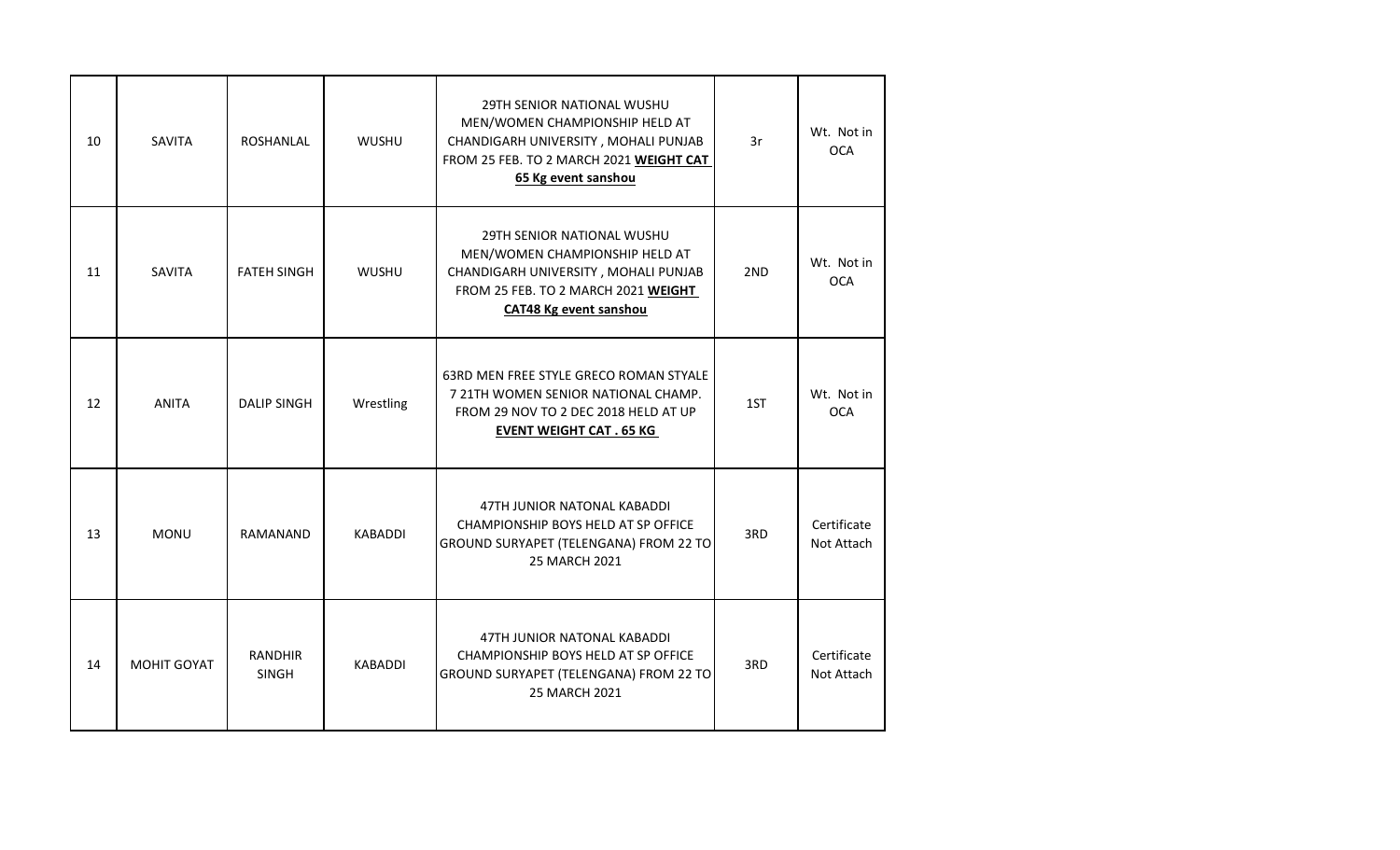| 15 | <b>VIKASH</b> | <b>DILBAG</b> | KABADDI   | 47TH JUNIOR NATONAL KABADDI<br>CHAMPIONSHIP BOYS HELD AT SP OFFICE<br>GROUND SURYAPET (TELENGANA) FROM 22 TO<br>25 MARCH 2021 | 3RD    | Certificate<br>Not Attach          |
|----|---------------|---------------|-----------|-------------------------------------------------------------------------------------------------------------------------------|--------|------------------------------------|
| 16 | Aishwarya     | Rajnish       | Athletics | 36th National Junior Athletics Championship<br>held at Guwahati from 6 to 10 Feb 2021                                         | Silver | Not in Policy                      |
|    |               |               |           | 18th National Federation cup u-20 held at<br>Bhopal from 25 to 27 Jan. 2021                                                   | Silver | Federation<br>cupNot in<br>Policy  |
| 17 | Yashwir Singh | Raj Singh     | Athletics | 36th National Junior Athletics Championship<br>held at Guwahati from 6 to 10 Feb 2021 U-20                                    | Silver | Not in Policy                      |
|    |               |               |           | 18th National Federation cup U-20 held at<br>Bhopal from 25 to 27 Jan. 2021                                                   | Silver | Federation<br>cup Not in<br>Policy |